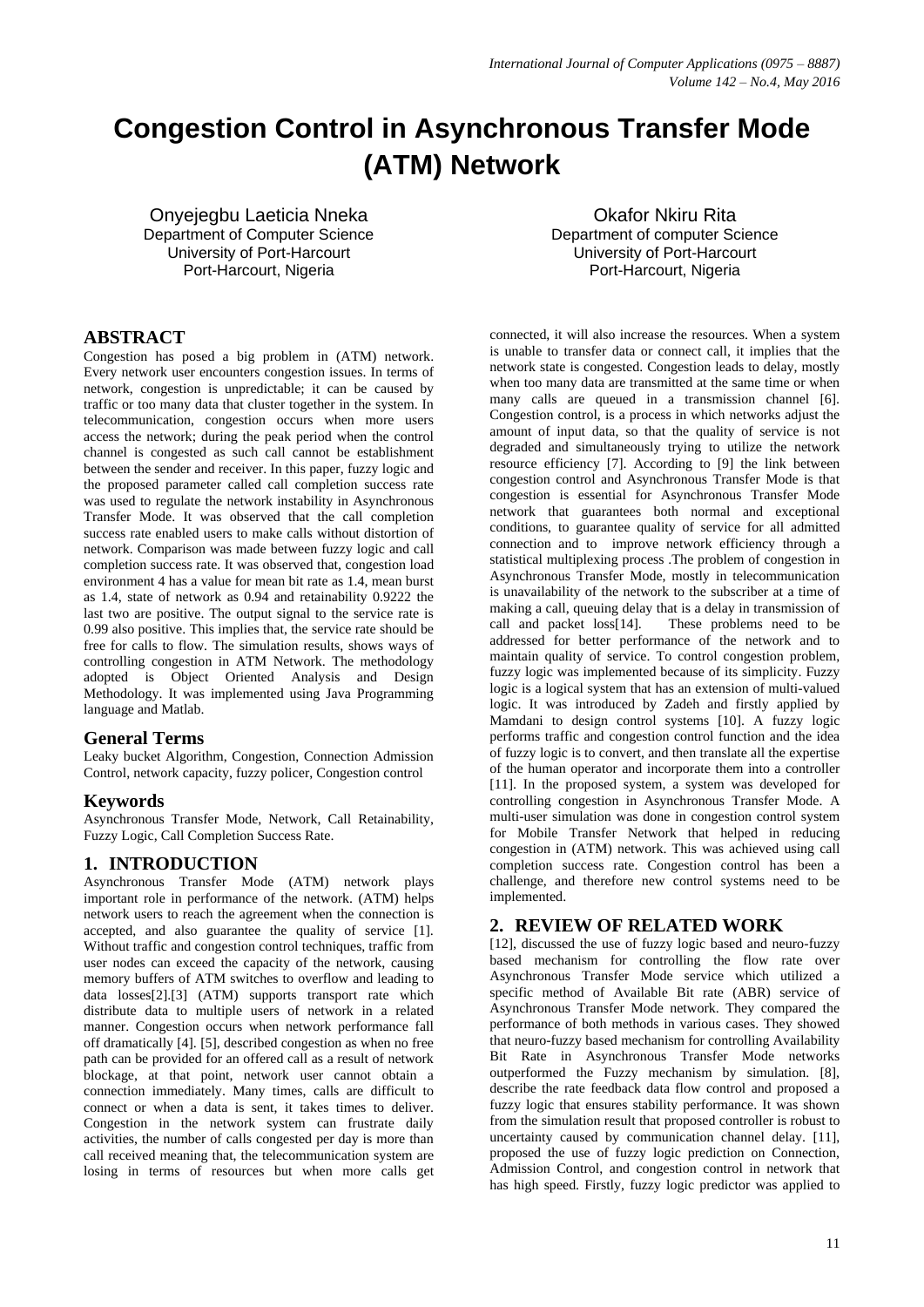congestion control in which Available Bit Rate queue was estimated one round trip time in advance. It was shown, that fuzzy logic scheme decreased the convergence time and the overall buffer needs, to compare to traditional schemes. Secondly, they modeled fuzzy logic prediction on Connection Admission Control. By using simulation, it was shown that fuzzy logic prediction enhanced, the efficiency of both conventional as a well as fuzzy based Connection Admission Control. [7], discussed the fuzzy logic based congestion control in Asynchronous Transfer Mode networks. Their simulation result shows that fuzzy Explicit Rate Marking showed a robust performance under severe loading condition and ensures fair split of bandwidth for all virtual channel regardless of the number of hop [7].

### **3. METHODOLOGY**

For every suitable software, there is a need for developing methodology which contributes to the success of developed application. The Object-Oriented, Analysis, and Design Methodology was adopted in the analysis and design of a network congestion control because it was best for implementation of the design.

# **4. ARCHITETURAL DESIGN OF FUZZY LOGIC BASED TRAFFIC CONTROLLER**

When the network user dials a number, cell arrival detector, detect the incoming calls and send signal to fuzzy policer concerning the transmission. It does not connect the call immediately and it has some maximum capacity of calls to attain. Fuzzy policer, alert fuzzy congestion controller whenever congestion occurs. The fuzzy policer is a threeinput, nine-rule, and one –output system. The information from the fuzzy policer will decide whether to pass or drop the call depending on the state of the network. Whenever a call is passed, it is stored in the buffer and the result is outputted [13].



**Figure:1 Architecture of the existing system (Weng el al, 1999)**

# **5. PROPOSED SYSTEM**

Call completion success rate is proposed as a parameter indicator that send signal whenever the system is experiencing congestion. Whenever the incoming calls are 75%, the call completion success rate will send signals to fuzzy policer to retained 30% and allow 45% to pass. When network state is free, call completion success rate will also, send a signal to fuzzy policer to allow the remaining 30% and also increase the number of calls. It makes use of expression that intelligently makes accurate decisions on whether to pass or drop calls. When the user of the network send a call, the job of call completion success rate, is to detect when the system is congested, it ensure that the calls are completed successfully.

The call completion success rates guarantee network quality that can drive the network state. It helps to control congestion in the system by continuously evaluating the network state and, also helps the users to make call successfully without the

distortion of the network. Fuzzy logic was improved to control Asynchronous Transfer Mode (ATM) Network using call completion success rate. The proposed system ensures congestion free and improve retain ability to the users of the network.

The indicator is derived using the expression:

$$
CCS = \frac{Total Number of Call Attemps}{Total Number of Completed Call} * 100\% (1)
$$

### Where CCS is Call Completion Success rate

The proposed system has four-input, twenty-four rules, and one-output system. The additional parameter, Call Completion Success Rate, increased the existing rule to twenty-four rules to improve the performance of fuzzy policer (FP).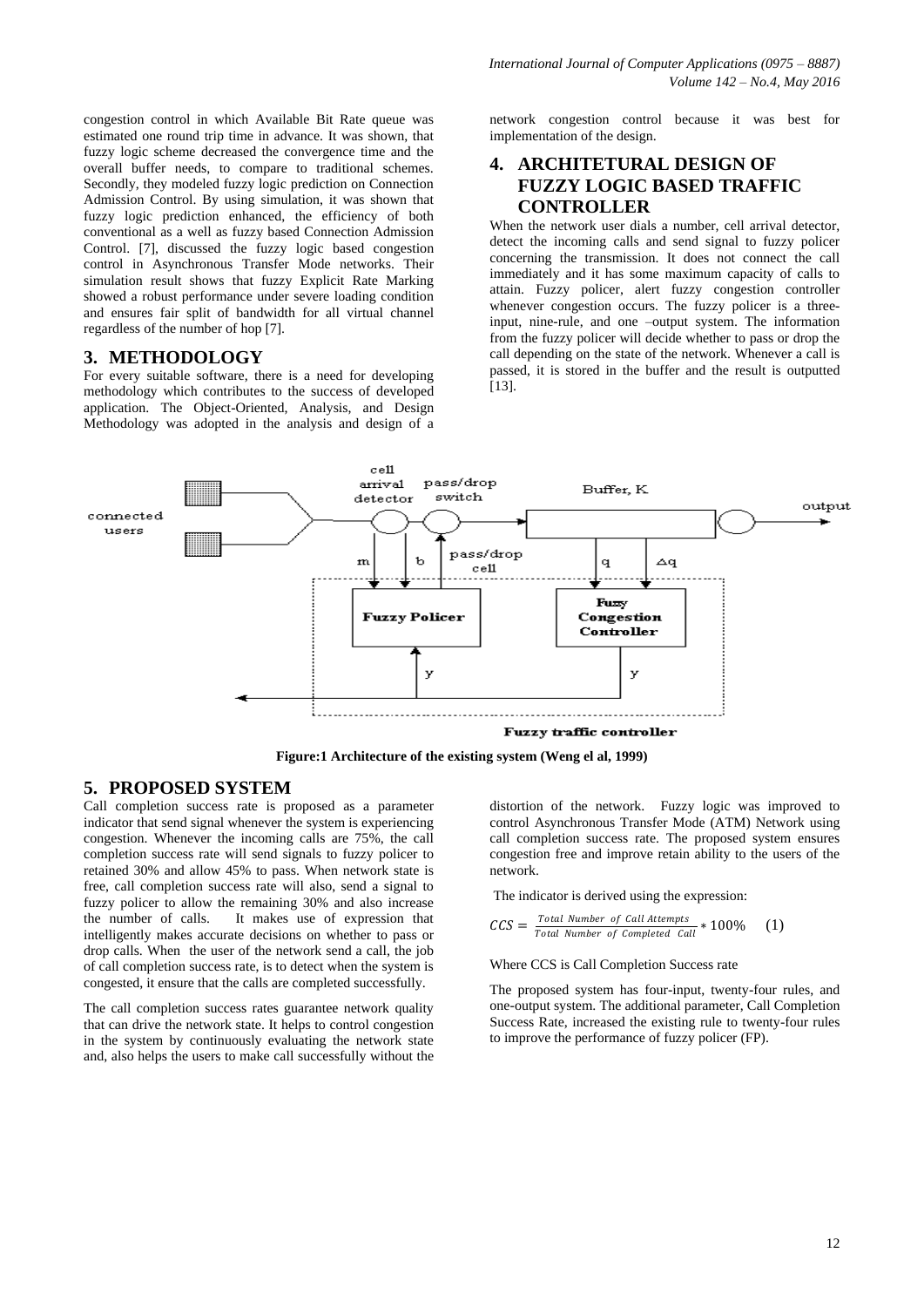

Fuzzy traffic controller

Network statistics

| Figure: 2 Architectural design of Proposed System |  |  |  |
|---------------------------------------------------|--|--|--|
|---------------------------------------------------|--|--|--|

#### **Table 1: Congestion Load Environments**

| Traffic load environments    | Mean Bit Rate | Mean Burst L | Network S | Retianability | <b>OUT_PUT</b> |
|------------------------------|---------------|--------------|-----------|---------------|----------------|
| congestion load environment1 | 1.1           | 1.1          | 0.8989    | 0.9           | 0.5            |
| congestion load environment2 | 1.2           | 1.2          | 0.819     | 0.9222        | 0.5            |
| congestion load environment3 | 1.3           | 1.3          | 0.819     | 0.9222        | 0.761          |
| congestion load environment4 | 1.4           | 1.4          | 0.94      | 0.9222        | 0.99           |
| congestion load environment5 | l.4           | - 4          | 0.819     | $-0.0333$     | 0.5            |

From table 1, it was observed that the effect of variations of call retainability on congestion control in 1oad environments 4 has the value of mean bit rate (1.4), mean burst (1.4), state of the network (0.94) which is positive and retainability (0.9222) and output signal to the service rate is 0.99, this implies that the service rate should be free for calls to flow. But the variation at congestion load environments five of retainability is (-0.03) it implies that when it is negative, it sends signal to the service rate capacity (queue capacity) to compress incoming calls rates, (that is limiting the call connections) thus forming queue to delay connection of calls, until the network congestion is sorted out**.** The effect of

network variation on congestion control was represented graphically in figure 3.The graphical representation has call loss ratio at horizontal axis(y- axis) and call retainability at vertical axis (x-axis) in call loss ratio at 0.9 there will be no congestion the network state is free, showing that the system are not congested at the moment but at a point when the performance of network move from 0.9 to 0.5, it shows that at 0.5 the system is congested at that moment and calls cannot flow very well.

#### **5.1 Input Design**

The input design figure 4 consists of four-input boxes such as queue length, rate of change of queue, state of network and networks retainablilty. It has a submit button to submit the inputs to the system. The four inputs can be represented with codes as follows: comply, sort of comply, positive or negative and staying network.

# **5.2 Output Design**

The output design figure 5 consists of network state, network retainability and control decision. The two outputs network

state and network retainability are re-used to stabilize the system. From the output the state of the network is positive showing that the system is congestion free and control decision will pass all calls successfully without distortion.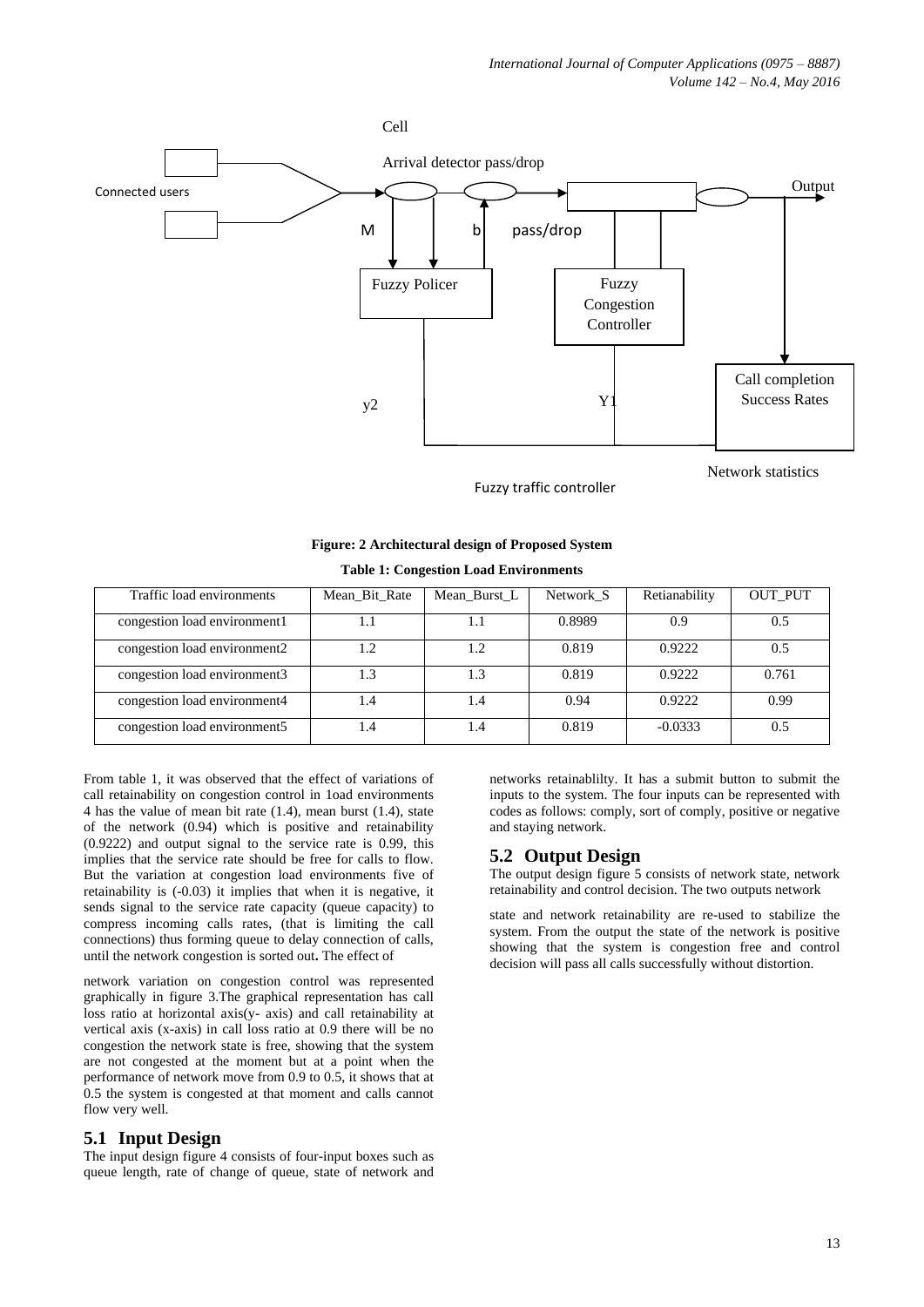





**Figure 3: Graphical representation of network variation**



**Figure 5: Output design**

#### **6. SIMULATION RESULT**

The simulation result figure 6 shows the four inputs in the architectural system that monitor the network system. The mean bit- rate, mean- burst- rate, network state and call completion success rate that gave output to control the network load traffic. The mean-bit-rate and mean- burst rate are connected from the fuzzy policer. When the user send the call, the cell arrival detector, detect the call at certain point whereby the call capacity are more than the network, the fuzzy policer will alert the fuzzy logic controller to adjust its current transmission rate. From the simulation result, the burst rate shows when calls are more than network capacity. In figure 5, it shows that the mean- bit-rate is 1.1, mean-burst length is 1.1, network state is 0.894, call completion success rate is 0.893 and queue length is 0.5 and the output is 0.5. The output produced is positive, this shows that the system is free meaning that all calls can pass without distortion.



**Figure 6: Simulation result**

#### **7. CONCLUSION**

Congestion is serious issue encountered by every network users in day to day activities. As such there is need to develop a system that can reduce congestion. In this work, Call completion success rate is an additional parameter that was introduced to the existing system to reduce congestion in ATM network. Call completion success rate established how users made call successfully without distortion of network.

#### **8. REFERENCES**

- [1] Ding, W. Marchionini, G.I. and Prycker M. 1996. Asynchronous Transfer Mode, solutions for Broadband ISDN, 2nd edn. Ellis Horwood,
- [2] Salim Hariri and Bei Lu 1996. ATM-Based Parallel and Distributed Computing
- [3] Açar, G. and Rosenberg, C. 2001. Weighted Fair Bandwidth-on-Demand (WFBoD) for Geostationary
- [4] Kuboye, 2010. Data & Computer Communications 6th. ed., Prentice Hall, Networks with On-Board Processing Computer Networks
- [5] Syski .C. and Mazumdar, R. 1999. A note on the conservation law for continuous reflected processes and